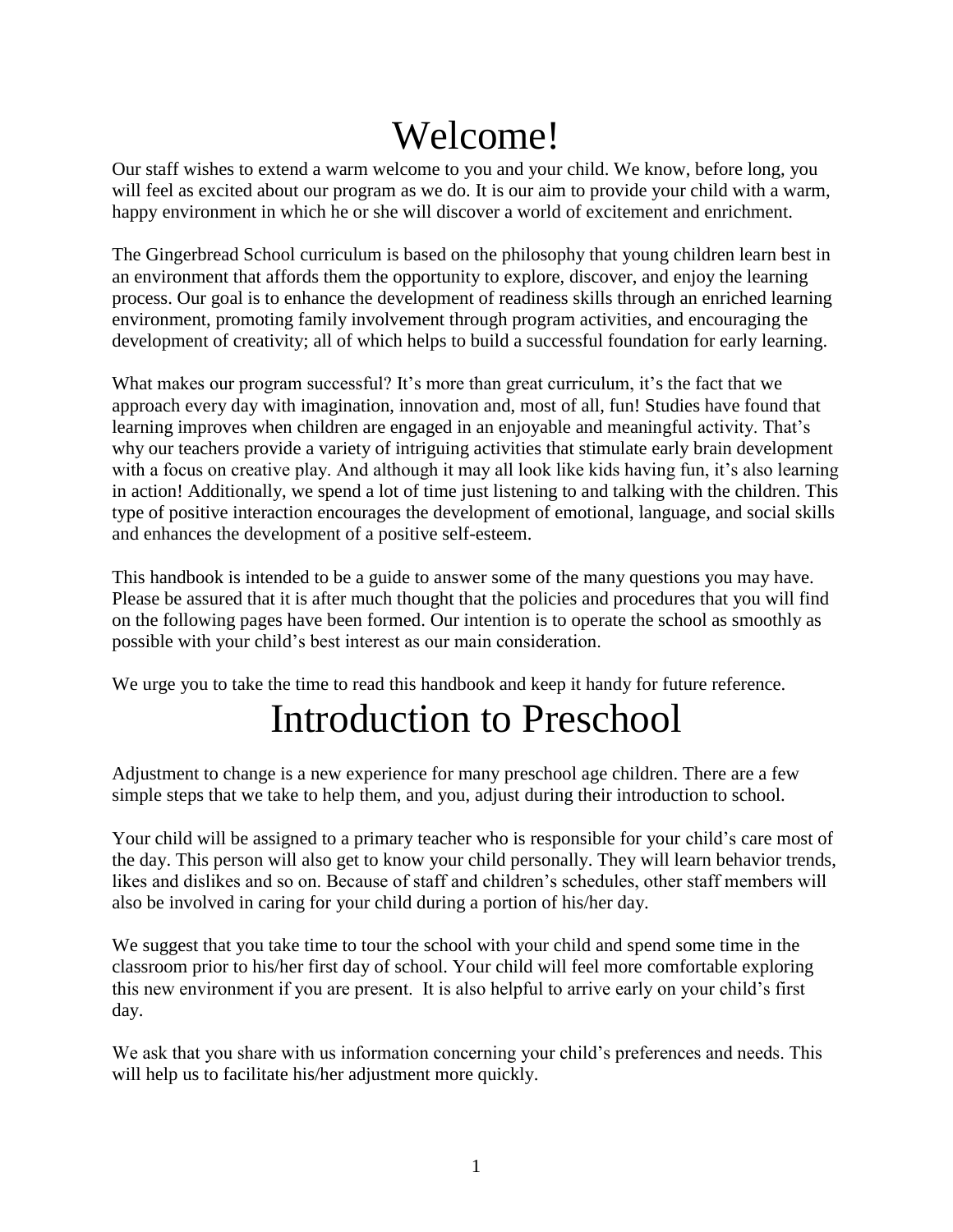Adjustment to the preschool environment is important for the parent, also. When you leave your child at school for the first few days you can expect some crying. It is hard, but try not to let this behavior make you feel guilty about leaving. Please establish a morning routine from the time your get up until you wave good-bye in the classroom. This will help your child know what's going to happen and give him/her a feeling of security. Keep good-byes cheerful, positive and with a reassuring, "I will be back." Maintain your positive attitude even through the tears. If you believe in us, your child will too. Please, please, no sneaking out! Parents are welcome to call the school to check on children who are experiencing separation anxiety. It will provide you peace of mind. Please note that we have an open door policy and parents are always welcome to visit.

#### Registration Information

Children must be two years of age at the time of enrollment. Each child must have a completed registration packet on file with all signatures to be accepted into our program. The registration packet includes:

- 1. Application form
- 2. Gingerbread form
- 3. A notarized hospital release form
- 4. HRS Student Health Exam form (gold form provided by child's doctor)
- 5. Florida Department of Health Certification of Immunization (blue form provided by child's doctor)
- 6. Doctor's name and contact information
- 7. A signed financial agreement
- 8. Food experience Form

The health exam and immunization forms must be kept current while your child is enrolled.

All children will be accepted on a trial two-week probationary period.

Gingerbread School teachers and administrators treat children of all races, religions, family backgrounds, and cultures with equal respect and consideration. Children of both sexes are provided with equal opportunities to take part in all activities. Gingerbread does not discriminate on the basis of any of the above in the administration of educational or admissions policies.



### Notification of Changes

It is extremely important that you notify the Director immediately of any changes in home address, employment phone numbers, etc. Emergency phone numbers are critically important. We also ask that any changes at home be communicated so that the staff will be prepared to deal with any changes in behavior that may result.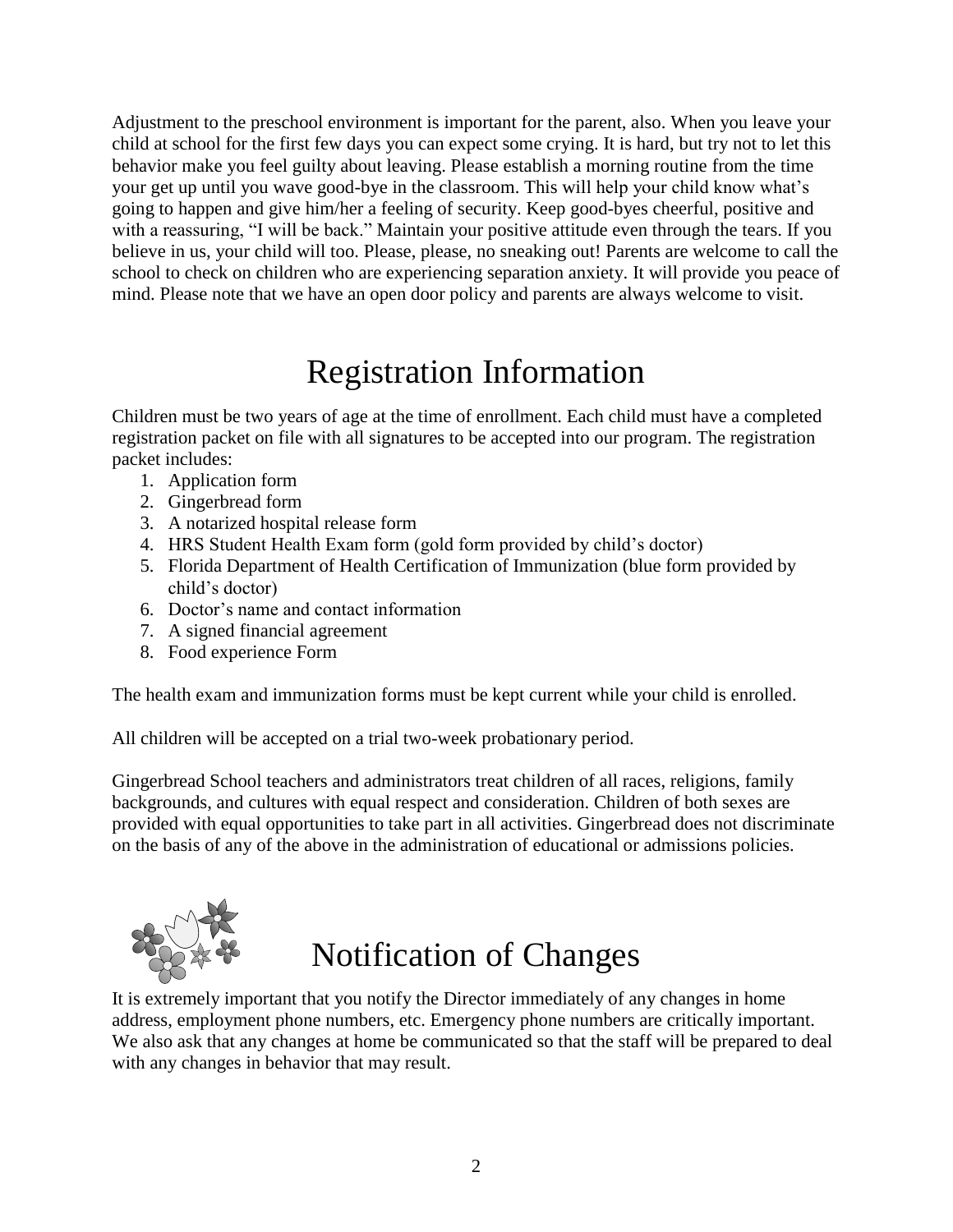## Required Supplies

The following items must be provided for your child:

Child sized blanket Child sized pillow Two changes of clothes Lunch Tote bag or back pack

Two fitted crib sheets Diapers & wipes (if needed)

Please be sure all items fit in the tote bag or back pack and are labeled with your child's name!

# Dress to Play!



Children should be dressed in sturdy, washable clothing which will allow them to play freely and to permit participation in all art and playground activities during a busy (and sometimes messy) day at preschool.

Clothing needs to be easy for your child to get on and off for bathroom independence. Overalls, leotards, belts and buttons positioned at the shoulder are all difficult to unfasten. Children must wear well-fitted athletic shoes or closed in rubber-soled shoes and socks. Please do not send children to school in sandals, flip-flops, dress shoes, crocs, or cowboy boots, as they are not safe on the playground.

Parents are asked to check their child's cubby daily to be sure it is stocked with an extra set of clothes. Please remember to send a jacket or sweater if the weather is cool and label all articles of clothing sent to school, as we cannot be responsible for unmarked items or clothing.

## Hours of Operation

The hours of operation are from 7:00 am until 5:30 pm. The school closes promptly at 5:30 pm and all children must be picked up prior to this time. We realize that sometimes emergencies arise. If this should happen, please call us as soon as possible. We will reassure your child that you are coming. The fee for children picked up late is \$1.00 per minute.

### Summary of Financial Terms

Additional terms are listed on the reverse side of the financial agreement. If you have any questions about your account, please contact Lisa Hoch at lhoch@gingerbreadschool.com

- 1. The registration fee is non-refundable.
- 2. All accounts are due in advance on Monday morning of each week. Please write your child's name in the memo section of your check. If your child is part-time and does not attend school on Mondays, please submit tuition on the last day of attendance for the following week.
- 3. A late fee of five (\$5.00) dollars will be charged to accounts that are past due.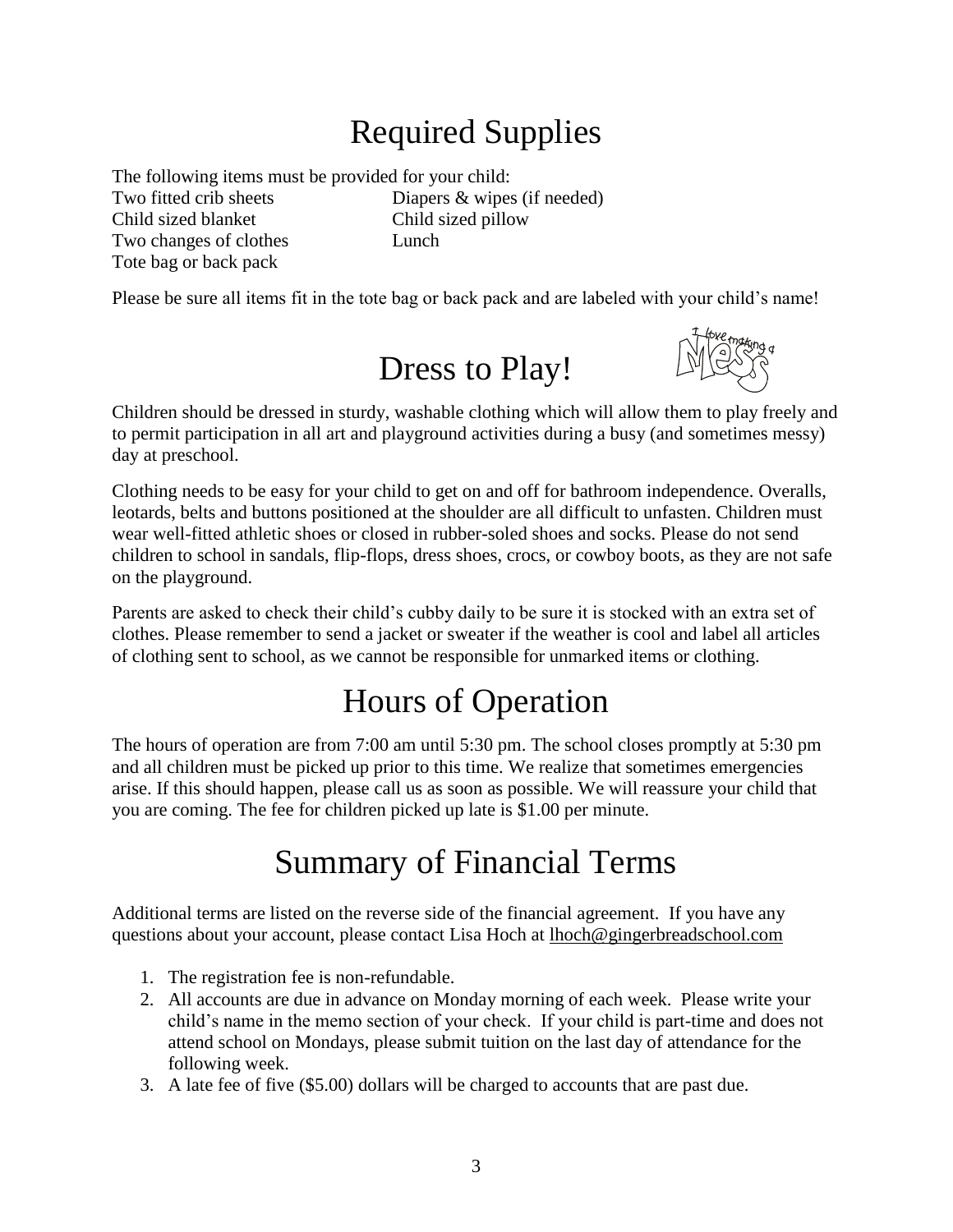- 4. Tuition paid by the month will be calculated by counting the number of Mondays in the month.
- 5. There is no reduction in tuition when school is closed for in-service days or holidays.
- 6. There is no reduction in tuition when a child is absent for any reason including illness and vacations.
- 7. Families receiving funding through Early Learning Coalition (ELC) are responsible for any fees which remain unpaid due to failure to comply with any and all ELC procedures.
- 8. Parents are responsible to comply with Voluntary Pre- Kindergarten Program (VPK) standards and policies if their child is enrolled in the VPK Program. Parents are responsible for any fees which remain unpaid due to failure to comply with any and all VPK standards and policies.
- 9. The fee for children picked up late is \$1.00 per minute.
- 10. The school reserves the right to dismiss a child from the school if an account becomes delinquent
- 11. If a child damages or destroys school property, parents will assume full responsibility.
- 12. Parents will be charged a fifteen (\$15.00) dollar fee for all checks that are returned from the bank.

### Vacation Policy



The school will close for one week during the winter holiday, as specified in the school calendar. There is no tuition due during this week. If you choose to take additional vacations, you will be responsible for tuition for those weeks.

#### Withdrawing

Parents may withdraw a child from the Gingerbread program at anytime. A two-week written notice is required when a child is withdrawn. Parents wishing to withdraw their child, who fail to provide a two-week written notice, will still be responsible for the last two weeks of tuition.

#### Income Tax Information

To claim childcare on your taxes you will need to complete the IRS form titled "Credit for Child Care Expenses" form #2441. When completing this form you will need the following information:

> Tax I.D. Number: 59-1710755 Gingerbread School Business Office PO Box 49269 St. Petersburg, FL 33743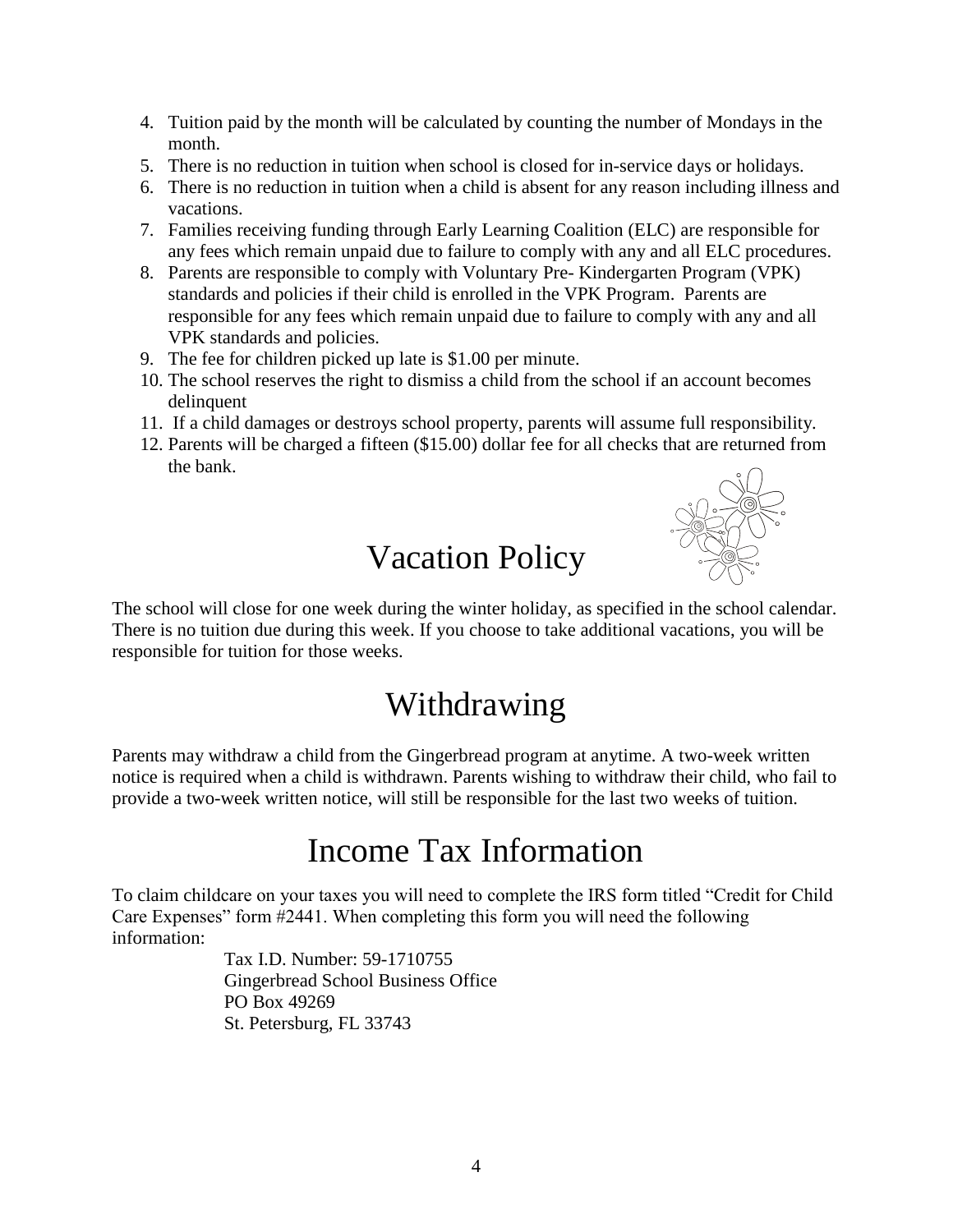## Voluntary Pre-Kindergarten Program (VPK)

Gingerbread School continues to be a VPK program provider. Some of the benefits parents can expect include reduced fees, lower student/teacher ratios, and additional classroom materials.

The following requirements will apply:

- $\sim$  Parents will need to register with the State. Applications and instructions are available on the Pinellas Early Learning Coalition Website.
- $\sim$  Follow the VPK program attendance policy which requires that participants not miss more than 20% of the VPK program hours. Gingerbread School may dismiss a child for excessive absences.
- $\sim$  Abide by the schools attendance and sign in/out policies as stated in the Parent Handbook

#### Arrival/Departure Procedures

To insure your child's safety, upon arrival accompany your child into the school, take him/her to the staff member on duty and follow the sign-in procedure. We are required to have parents sign in and out with accurate arrival and dismissal times and parents initials. Please DO NOT drop children off in front of the school and allow them to enter on their own. If you will be arriving at school after 9:30 am, we ask that you call the office so that the teachers can be prepared for a late arrival.

Please assist your child to the sink and have them wash their hands upon arrival and departure. This will help prevent the spreading of germs between home and school.

In consideration of the children and staff, we ask that parents refrain from using their cell phones during arrival and departure times.

No child shall be released to anyone less than 16 years of age or who is not authorized in writing by the custodial parent. We will not release a child to an intoxicated or impaired individual. Persons not known by the staff who are picking up children will be asked to show picture identification. It is sometimes necessary for a parent to show identification if a substitute or other new staff person is supervising during pick up times.

If you wish to authorize someone new to pick up, please send a note to the office. If it becomes necessary to remove someone from the authorized list of people who may pick up your child, please let us know immediately.

Smoking on school grounds is prohibited.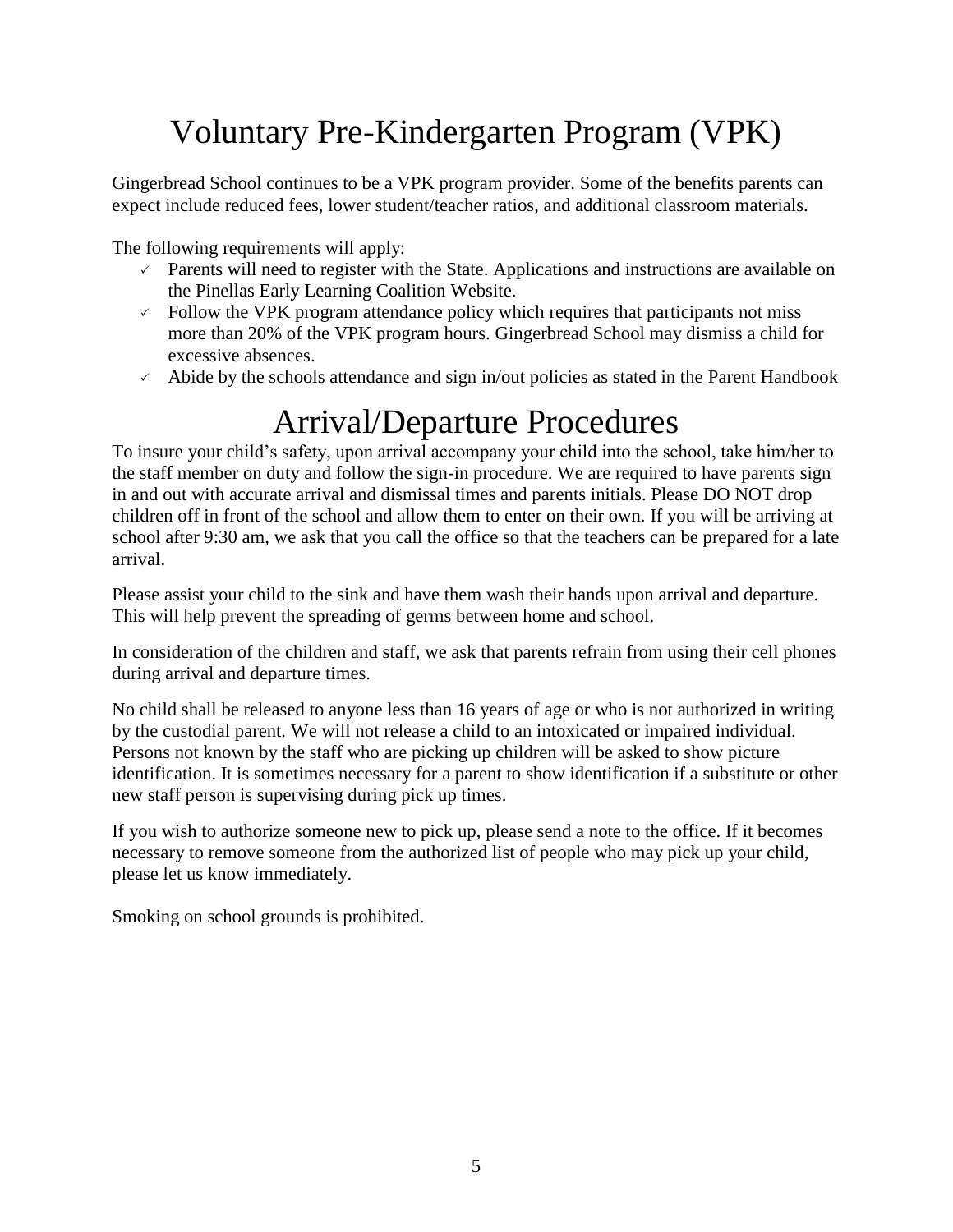## LET'S GROW HEALTHY CHILDREN!

As you know, your child burns a lot of energy each and every day. Many things contribute in helping them function at their highest level. Among these are a good night's sleep, adequate exercise and a variety of healthy foods. The best way to help young children begin to develop healthy eating habits is to serve them the types of foods that will provide them with the nutrition they need.

#### Lunches

Please send your child's lunch in a lunch box clearly labeled with his/her name. Remember to label all pieces of the food containers as they can be easily lost or mixed up. Please send appropriate portions, consider your child's appetite and the 20-25 minute lunchtime and keep in mind that non nutritious fast food is not permitted in the classroom.

A good lunch might consist of half of a high protein sandwich, a raw vegetable, fresh or dried fruit, and a glass of milk. Children are encouraged to eat the most nutritious part of their lunch first. Carbonated beverages are definitely not permitted in the lunch boxes. Please include two (2) napkins. We practice our manners every time we eat. Whatever you send for your child's lunch, please be sure he/she can eat the food unaided. We can offer assistance in opening boxes and packages, but would be unable to peel oranges, etc. Don't forget to include any cutlery your child will need to eat his/her lunch.

If you find it difficult to come up with healthy, exciting lunches, please feel free to stop by the office for some great ideas on nutritious lunches.

Pizza is always offered on Fridays. The children will be served pizza, fresh vegetables and dip, milk and fruit. Pizza is \$2.50 for one slice and \$3.00 for two slices. A hot lunch from Seminole Family Restaurant is offered on Wednesday and Thursday. The cost is \$3.00 per meal and the menu will be posted. These lunch payments are due with monthly lunch orders.

#### Milk

Milk is available at the school for \$.25 per day. If you wish to use this service, please send \$1.25 in cash on Monday for the week. Payment by the week will aid us in our planning. Milk will still be available by the day for those who only wish to use the service occasionally. Simply place \$.25 cents in your child's lunch box. Gingerbread serves only pasteurized fat-free or 1% reduced fat milk as whole milk and 2% reduced-fat milk is not recommended for children over the age of two. In the case that your child cannot consume milk due to medical or other special dietary needs, other than a disability, non-dairy nutritional beverages may be served in lieu of milk. Parents or guardians may wish to provide milk substitutions. Please inform the Director and your child's teacher in writing of any allergies or special dietary restrictions.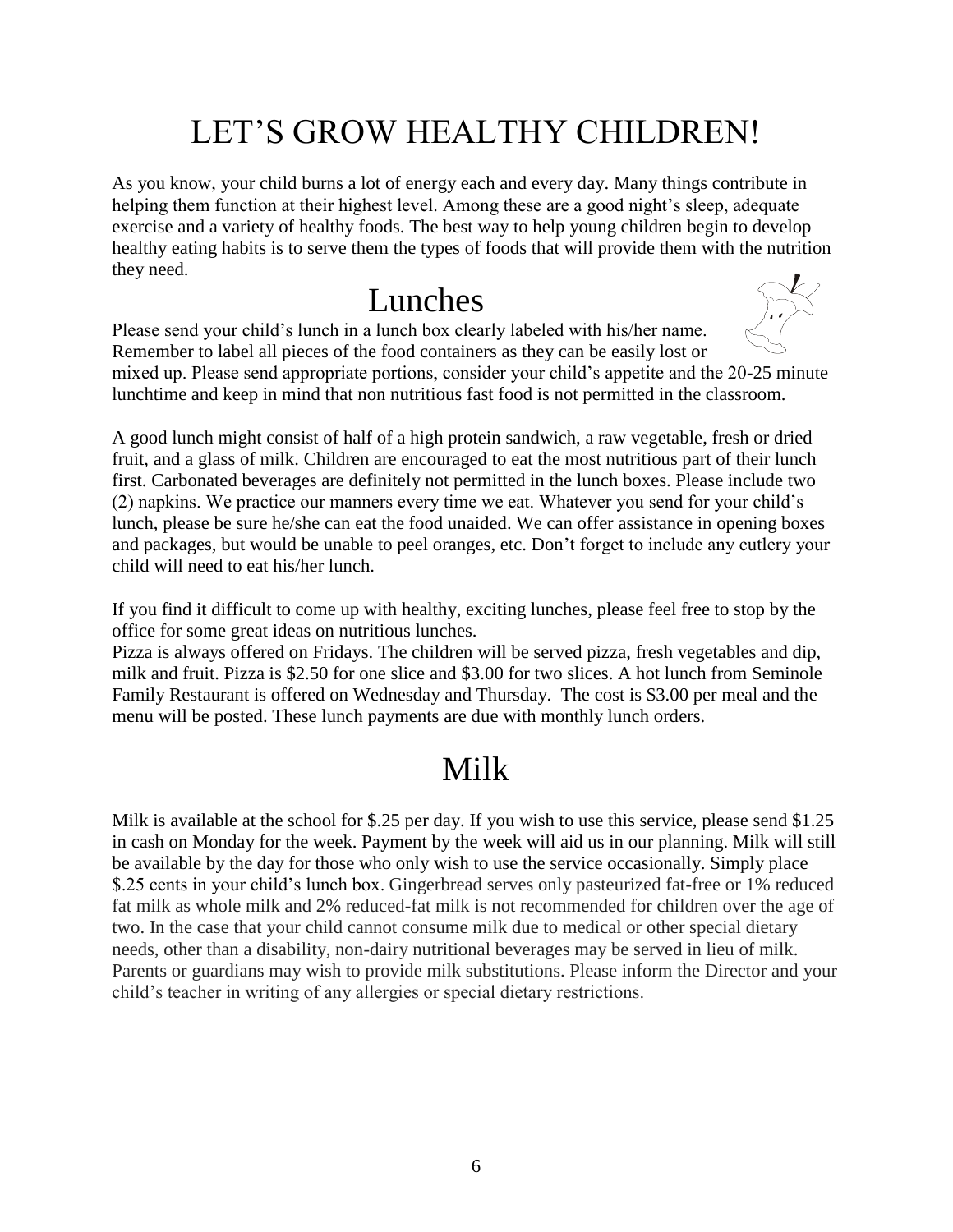## Snack

Each day the children will be given a nutritious morning and afternoon snack. Snacks contain items from two of the food groups. For example, a typical snack would include apple juice and wheat crackers. These are, however, only snacks and should in no way be thought of as a substitute for a meal.

#### Birthdays & Other Celebrations

With your cooperation your child's birthday will be a special time of recognition. Our focus is on celebrating the child. Each classroom has a special non-food tradition that is used to celebrate and recognize each child on their birthday. Due to allergies and our nutrition policy, parents are not permitted to bring any food related birthday treats.

So as not to exclude some of the favorite festivities and traditions that go along with holiday celebrations, we have chosen four occasions where our nutritional policy will be excused. Holiday sign-up lists will be posted on your child's classroom door.

#### Naptime

Naptime is a restful time in which the children lie quietly on their cot without disturbing others. For the comfort of your child and to fulfill the requirements of the Pinellas County License Board, it is necessary for each child to have a fitted crib sheet every day at school. Two sheets will be required on the first day of school so that a spare is on hand for any future need. The cot sheets will be



sent home with your child on Friday for laundering. Please be sure to return them on Monday morning. Standard size crib sheets fit our cots perfectly. Please label your child's sheets with a permanent marker or sewn in label.

Some children adopt a "cuddly" toy as a familiar comfort object to use during naptime. These objects take on a very real and emotional importance to children and our staff is sensitive to this need. You are welcome to bring a stuffed toy like this for your child.

The two year old classroom's naptime lasts two hours, the three's nap one and a half hours and the four's nap one hour.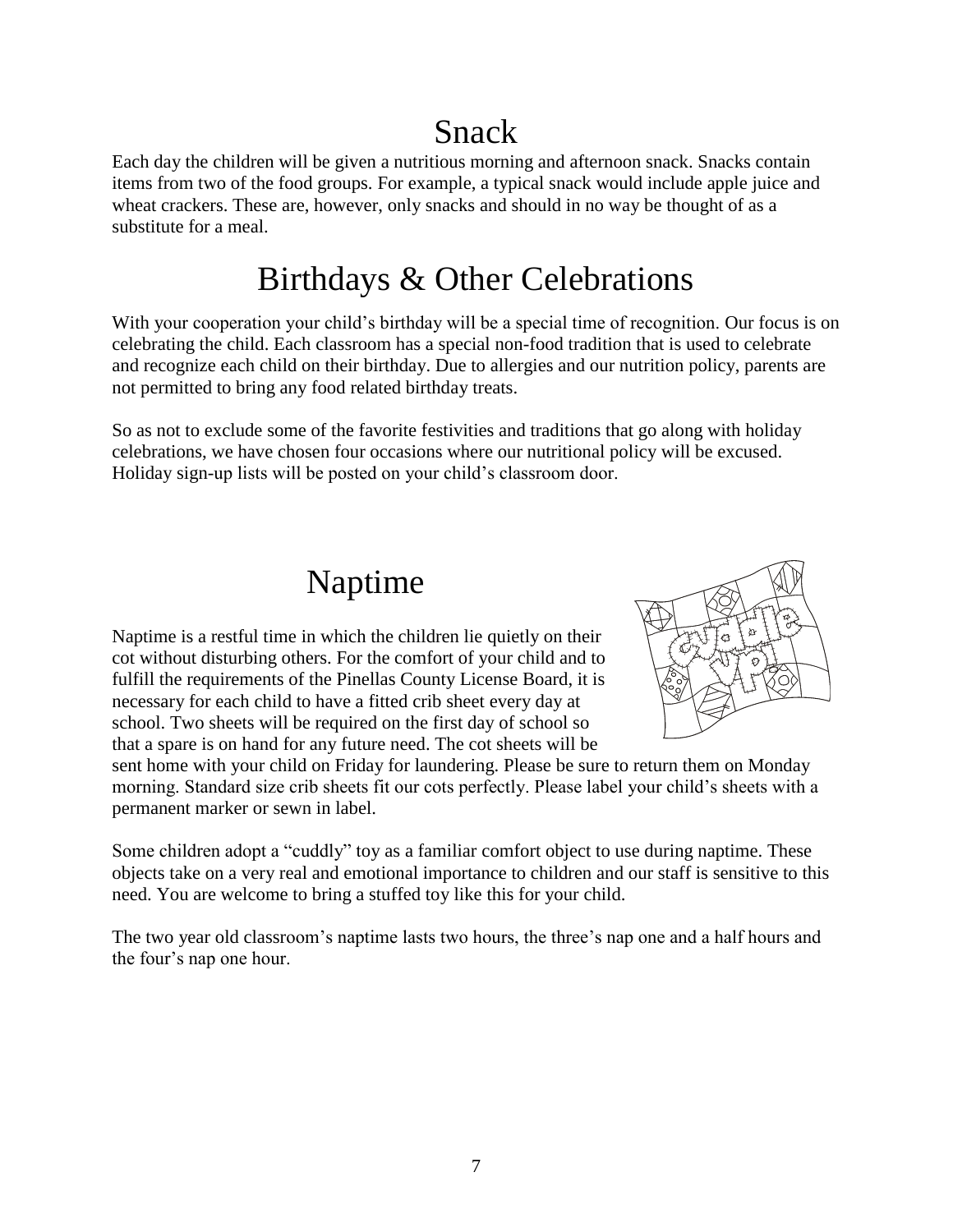## Potty Training

At Gingerbread, we work with parents by assisting them in toilet training their child. It is important that we know at the time of enrollment if your child is not toilet trained.

Potty training is a process, which requires the cooperation and patience of both teacher and parent. A routine is essential during the toilet training phase of a child's life. For successful results we ask that you continue this routine at home.

Children being toilet trained must have at least two complete sets of clothing, a box of baby wipes and any other necessary items. Please be sure to label all of your child's belongings.

During the toilet training process, children require more individualized assistance. It is sometimes necessary to have additional help on hand throughout the day to accommodate these needs.

#### Show & Tell

Show & Tell is integrated into the Gingerbread curriculum. Your child's teacher will let you know about the Show & Tell procedures for his/her classroom. Please do not bring items, which have small pieces that can become detached and be a choking hazard.

#### Treasures From Home

We strive to provide a variety of appropriate (and sturdy!) toys in all of our classrooms. Please do not allow your child to bring toys to school, as we cannot be responsible for loss or damage.

### Television and Video Viewing

Occasionally a video may be viewed to enhance a theme or concept. This is not a regular occurrence as we promote activities that are more "hands-on".

#### Violent Toys

Toy guns or other warfare objects are not permitted at our school. This includes squirt guns, destruction or super-hero action figures.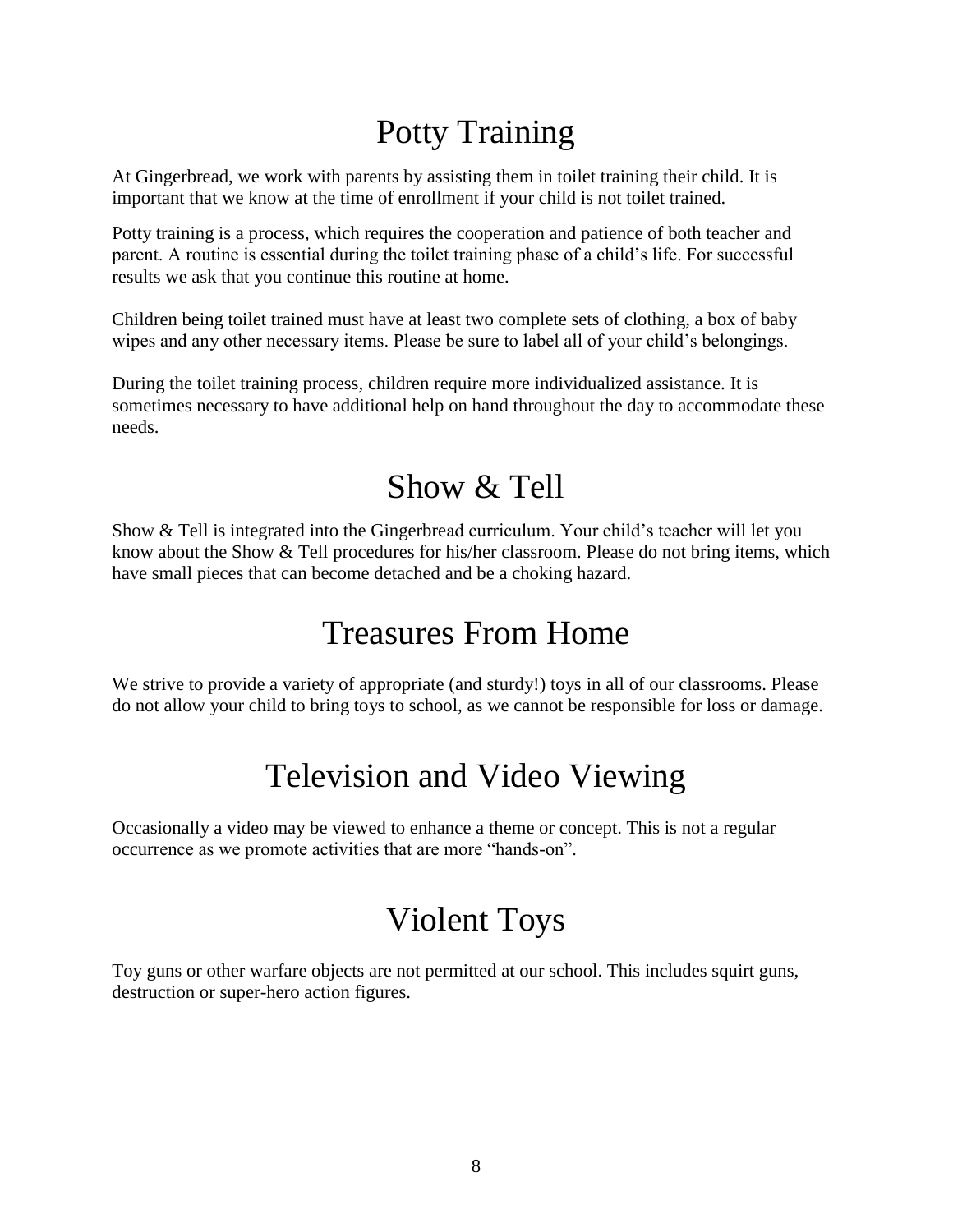## Health

Childhood illnesses and diseases, unfortunately, are part of growing up. Keeping preschoolers healthy is a job that needs everyone's assistance – parents, teachers and children.

In the event of an illness or communicable disease, please contact the school. Let us know what the child's symptoms are and how long it may be before he/she returns. Please remember it is IMPERATIVE to keep your child home if the following conditions exist.

- 1. A temperature within the last 24 hours.
- 2. Diarrhea.
- 3. If a child is recovering from chicken pox and all areas are not completely dry.
- 4. Dizziness, nausea or unexplained rashes.
- 5. Vomiting at any time in the past 12 hours.
- 6. Green or bloody discharge from the nose or ears.
- 7. Pink, watery eyes with a discharge.

When a child becomes ill at school, he/she is separated in a comfortable space while parents are notified and arrangements are made for pick-up. Parents may be asked to supply the school with a physician's note before returning to the school after an illness.

## Medication

The Board of Health strongly discourages schools from dispensing medication of any kind. Allergic reactions can happen suddenly and can result in severe consequences. Many times, medication and doses can be prescribed that require morning and evening administration. If your child needs diaper cream, License Board requirements state that the School must have a medical form.

## Allergies

It is not unusual for young children to have allergies. Please be sure to discuss any allergies your child might have with the Director. An allergy list is posted in the classroom at all times. It contains the names of students with their known allergies. Substitutions will be made for children with food allergies during snack time.

#### Medical Emergencies

In the event of a medical emergency and/or accident, we shall contact the parents of the child immediately. If we cannot reach the parents and medical treatment is necessary, 911 will be called. 911 will be called for any extreme emergency care situations regardless of parental contact.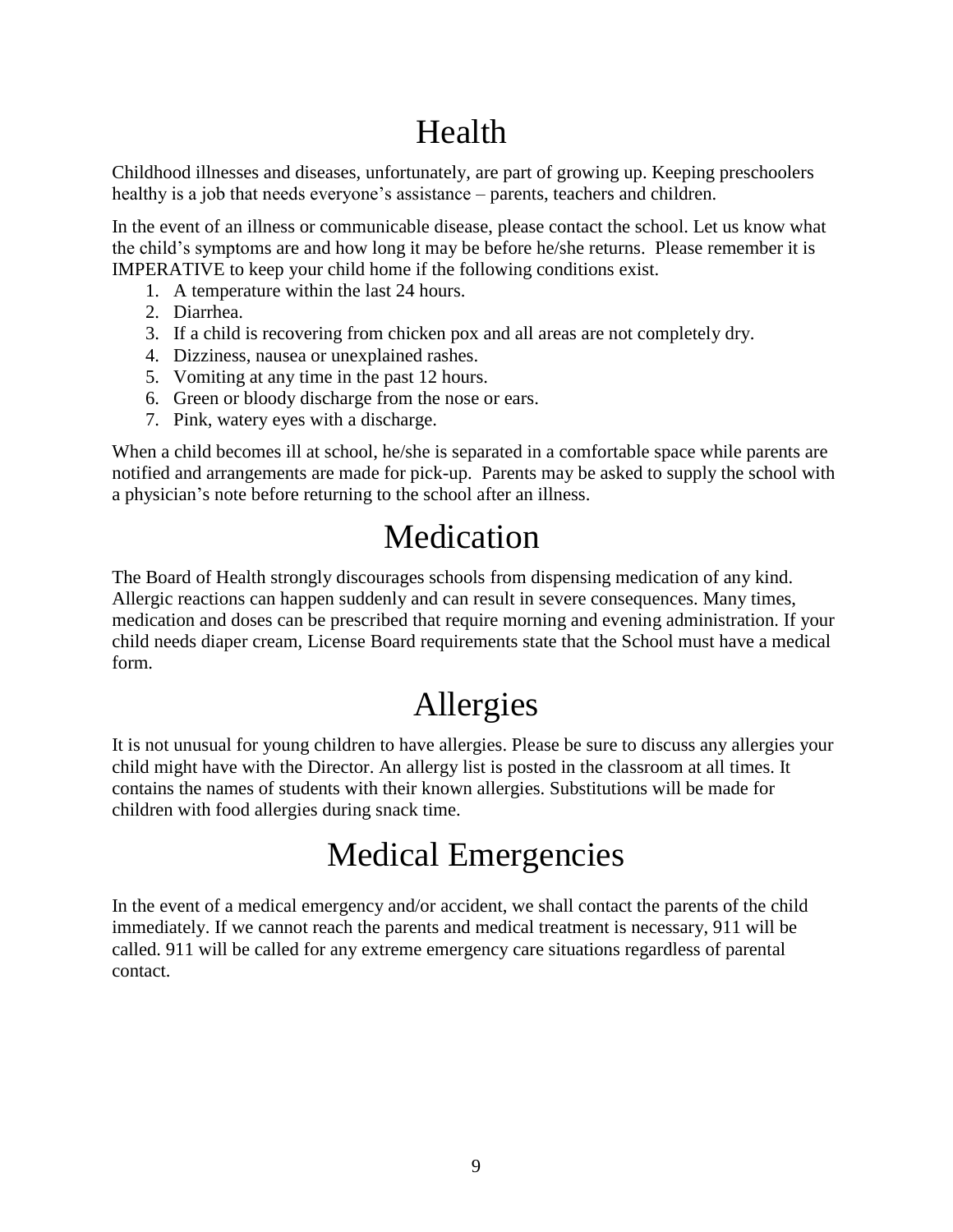## Accident/Incident Reports

All unusual incidents that occur will be recorded on an Accident/Incident Report form. This form is signed by the attending staff member and the parent/guardian. Minor injuries will be recorded on a "Boo Boo Bear Report" which will be sent home with the child.

#### Emergency Preparedness



We understand that our decision to open or close our school has a big effect on the families we serve. We recognize that many businesses and occupations do continue to operate when the threat of serious weather looms. The result is that many parents must still report to work, make other child care arrangements or take time off of work.

Please understand that we make the decision to open or close the schools in accordance with the Pinellas County School System. They base their decision on a careful analysis of all relevant factors, such as:

- Information on road conditions from transportation staff and from the police. We must give careful consideration to the most dangerous roads in our area. Even if your street looks clear, travel elsewhere in the county may be dangerous.
- Whether precipitation is continuing.
- Building conditions (such as whether we have power).
- Dangers due to high wind speeds.
- Weather predictions.
- What other school districts are doing.

As always, our top priority is the safety of our students. We hope you understand should the need arise for our school to close for this purpose. Let's all hope for an uneventful season.

- In the event of a weather emergency we ask that you follow the guidelines of the Pinellas County School System. In the event that the Pinellas County School system closes due to another type of emergency, we ask that you stay tuned to local news announcements regarding school closures.
- A weather alert radio is kept on at all times during the school operating hours to keep us informed of potential dangerous weather systems.
- A parent contact system is in place in each classroom to facilitate communication to parents in the event of an emergency.
- Arrangements have been secured with Azalea Adult Center located at  $1600$   $72<sup>nd</sup>$  St. N. as an evacuation site. In the event of an evacuation, your child will be brought there.
- An "emergency-to-go box" is fully supplied with many items that would be needed in the event of an evacuation.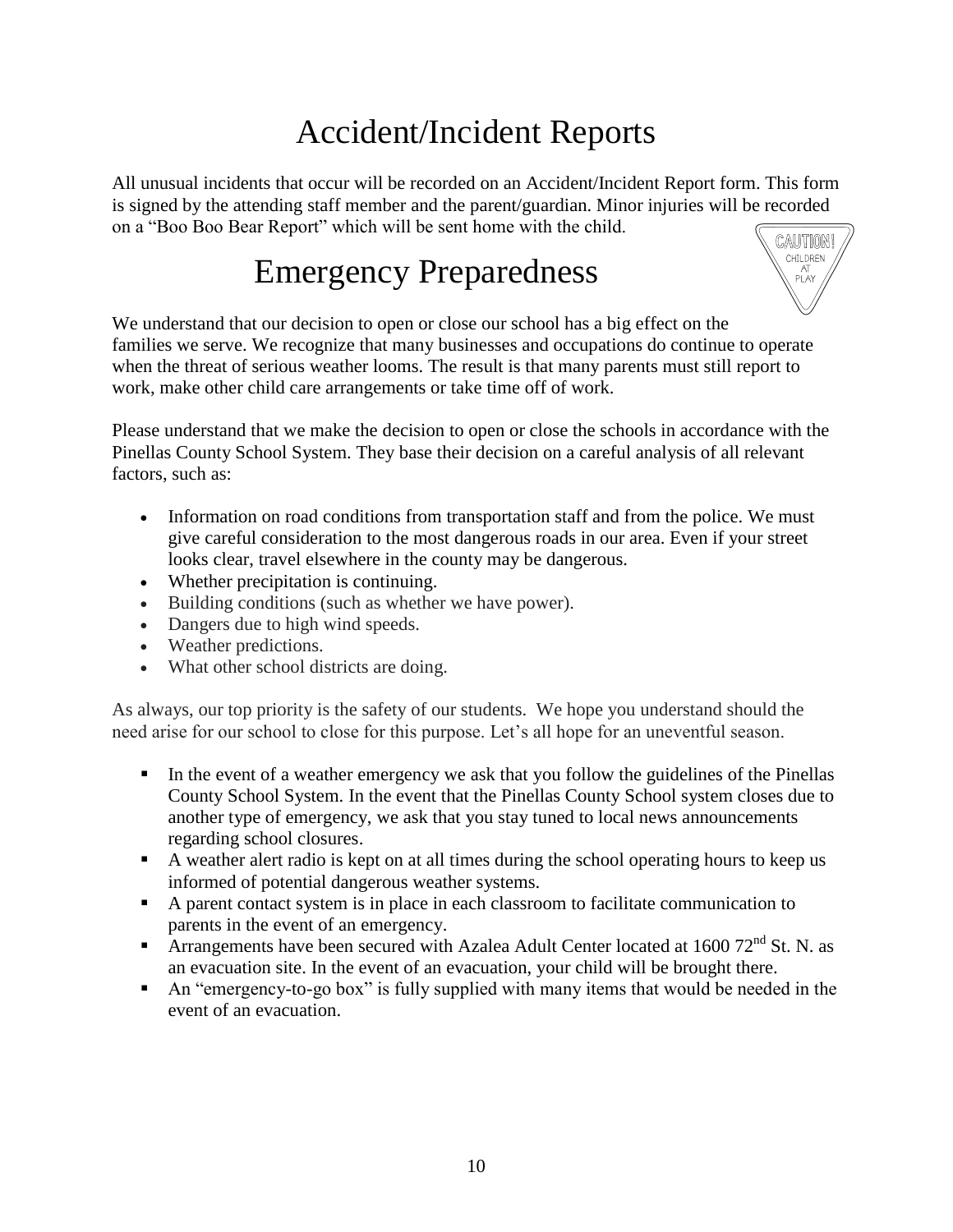#### **Hurricanes**

 We ask that you follow the guidelines of the Pinellas County School System. If a mandatory evacuation order is issued, parents will need to pick their children up immediately.

Tornados

- If the weather alert radio indicates that there is potential dangerous weather system the Director/Assistant Director will closely monitor the weather.
- Each classroom has a designated safe zone which is away from the windows by a loadbearing wall. This area is identified on the evacuation diagram in each classroom. Children will remain in the safe zone until the threat has passed.
- If damage has occurred to the building and is posing a safety threat, the evacuation procedures will be followed.

Fires

- $\blacksquare$  In the event of a fire, the alarm will alert the staff that the school will need to be evacuated.
- The fire department is automatically dispatched and will identify if evacuation from the school property is necessary.

Floods & Storms

Children will remain indoors during any rain or stormy conditions.

Bomb Threats & Mandated Evacuation

 In the event that the school is issued a mandated evacuation or bomb threat, the evacuation procedures will be followed.

#### Chemical Leaks & Air Borne Irritants

- In the event of a chemical leak or air borne irritants, the children will remain indoors.
- All windows will be checked to be sure they are closed.
- If applicable, the Director will reposition the children in classrooms that will provide a buffer to the outside and the doors will be locked from the outside.
- Access to the classrooms will be re-routed through the buffer rooms to limit exposure.

#### Child Abuse

The State of Florida requires all members of child care institutions to be on the lookout for, and report to the State, any and all cases of abuse to a child. Gingerbread is, therefore, obligated to report to the State any suspected cases of child abuse and/or neglect.

## Sunscreen & Insect Repellant

Due to studies on sun exposure and how it affects children, we recommend the use of sunscreen. Please apply sunscreen before coming to school, as the children will be outside for a portion of the day.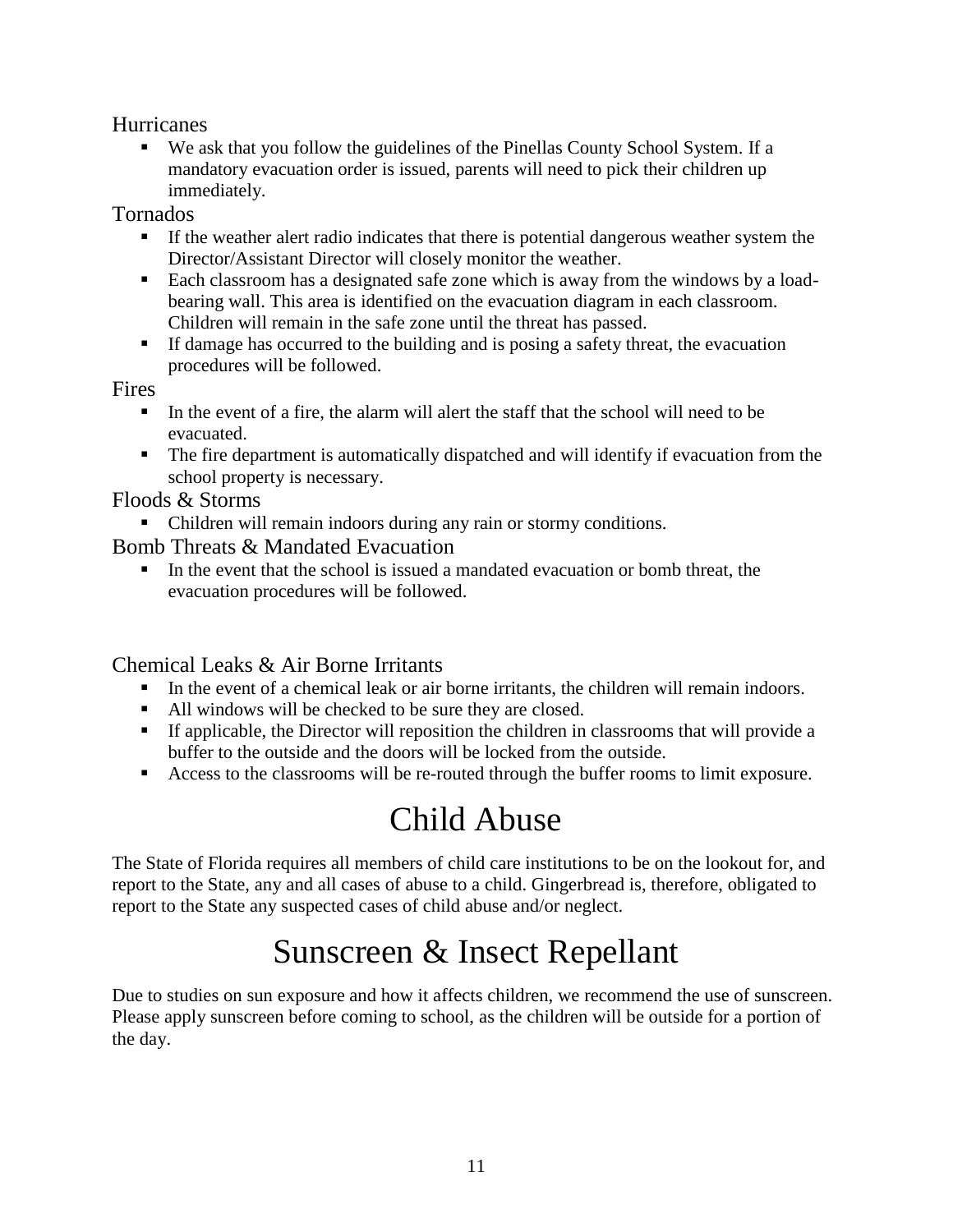#### Communications

Yellow notes are sent home daily. These notes are intended to communicate your child's experiences throughout the day. Parents of pre-kindergarten children will receive mini reports on a monthly basis.

Ongoing communication is essential to help ensure that we are meeting each child's needs and potential. Parents are encouraged to share goals and expectations throughout their child's enrollment. Conferences are held annually but can be scheduled more often upon request.

In an effort to build trust and ensure satisfaction, parents are encouraged to communicate any concerns or suggestions that arise to the Center Director. In addition, parents are welcome to communicate using the suggestion box located in the school office.

A Family Questionnaire is sent out annually to obtain information form parents about how well the school is meeting each family's needs and goals. We appreciate your efforts in helping to complete this process. Our ongoing reflection is what allows us to be on the leading edge of our field.

Should a concern or matter arise outside the scope of the on-site management, please feel free to contact Susan Baraybar, legal responsible party Gingerbread School. Address: PO Box 49269 St. Petersburg, FL 33743 Email: [sbaraybar@gingerbreadschool.com](mailto:sbaraybar@gingerbreadschool.com) Phone: (727) 409-6331

#### **Newsletters**

Newsletters will be sent home with your child on a weekly basis. Our newsletters detail different activities and concepts that your child will be experiencing during their day, as well as noteworthy accomplishments and upcoming events.

#### Photographs and Publicity

Photographs are taken of the children for use in the classroom. Parents who do not want their child's photographs to be used for publicity purposes should indicate this on the Gingerbread Form.

## Babysitting Policy

In an effort to maintain the professional status of the Gingerbread School Staff and prevent a potential conflict of interest, it is strongly recommended that parents not request our staff to baby-sit for current preschool children or their siblings. Our staff immensely enjoys spending time with your children but it is difficult for staff to accommodate all families who ask for their babysitting services as well as maintain teacher-child and parent-teacher relationships at school. Gingerbread School cannot be held responsible for the working arrangements of either party when entering into an agreement to provide care or services independently.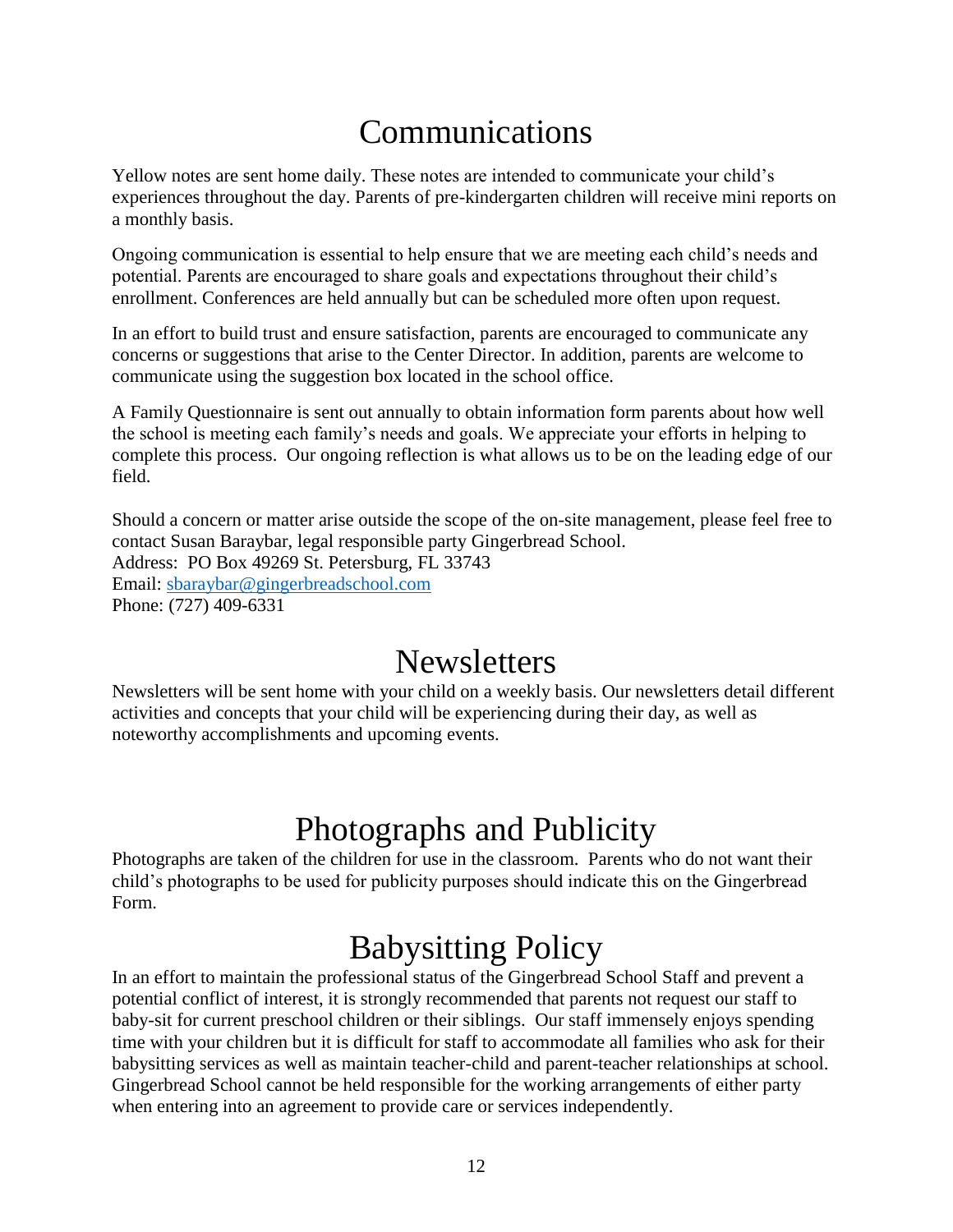#### Guidance Policy

All staff are given extensive in-service training to help them implement effective, appropriate, developmental guidance and discipline plans for their classrooms. Your child's teacher will familiarize you with this plan. In the event a child misbehaves, absolutely no corporal punishment is ever condoned. In addition, discipline is never tied to food or toileting. Children are treated respectfully and only positive avenues are utilized in the development of appropriate behavior.

The following positive actions are our policy in problem solving:

- $\checkmark$  Prevention
- $\checkmark$  Encourage verbal expressions
- $\checkmark$  Re-direction
- $\checkmark$  Clear, direct explanation
- $\checkmark$  Diversion
- $\checkmark$  Explanation of responsibility for his/her actions
- $\checkmark$  Suggest alternate solution for problem
- $\checkmark$  Removal from situation

There may be times when a child has ongoing difficulties observing the rules and his / her behavior is causing a disruption in the classroom. If this type of behavior continues to pose a problem, the Director will observe the classroom and the parents will be notified. At this point the Teacher, Director and Parent must work together to modify the child's behavior into more appropriate interaction with his / her environment.

It is our firm belief that the school and the parents must be a trusting and cooperative team. Gingerbread School is committed to provide a pleasant and safe environment. Consideration of a disenrollment must be in the best interest of the child and/or the common good of the other children in our care. In the event that disenrollment is decided, the staff will offer recommendations to the parents in identifying a more suitable environment.

Biting is perceived as the most common behavior problem among children under the age of three. Therefore, it merits discussion in this section of the handbook. It is very important that both parents and teachers understand that there are developmental reasons involved when children bite. This does not mean that a child is "bad", but usually indicates a lack of language and social skills. As these skills are developed the frequency of biting usually diminishes.

Although Gingerbread teachers are taught prevention and anticipation of biting, this is sometimes not enough. It is the policy of the Gingerbread Schools to notify parents of any biting incident. This includes the parents of the child who had been bitten. If a child bites more than two times, it will be necessary for that child's parents to come to the school to correct this behavior in the future. If, after the conference a child continues to bite, the parents may be asked to remove their child from the school until the child's social and language skills have developed beyond this stage.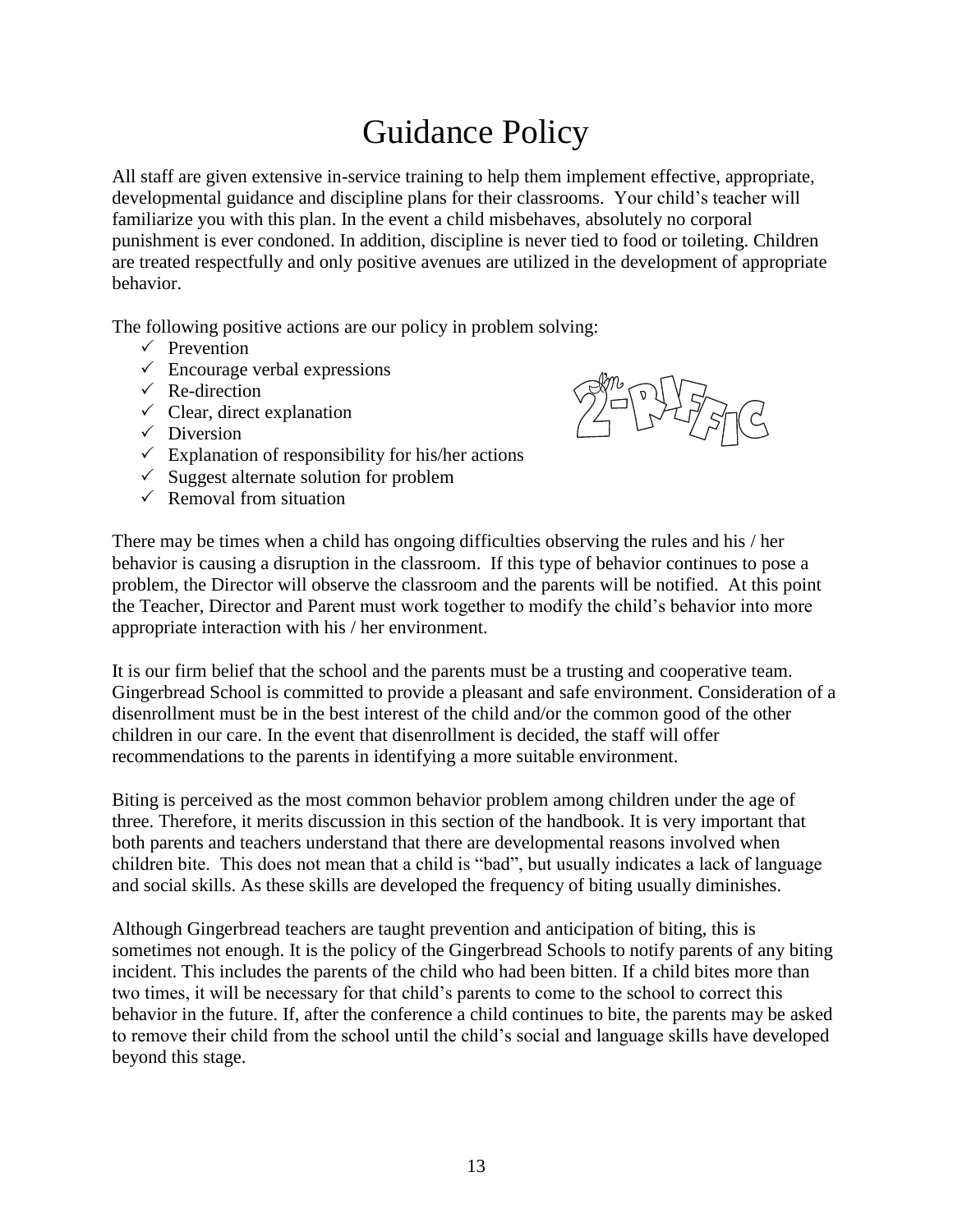#### Assessments

Pre and post assessments are conducted on each child to assist teachers in implementing the curriculum as they cover all areas and levels of learning, including the following:

- language development
- emerging literacy
- math
- science
- creativity and the arts
- social skills
- physical development
- reasoning
- problem solving

#### Parental Involvement

Parental involvement is well recognized as an important ingredient in a successful preschool experience. We plan several family / parent events throughout the school year. We find these to be special, enjoyable times and we encourage you to take part in them. We have an open door policy and parents are always welcome to visit!

Each year fundraising activities are held primarily to purchase items for the school that would not be available without the generosity and commitment of our parents. Through these efforts we have purchased many items that have enhanced our classrooms.

We have various events throughout the school year that offer you a chance to bring in items from home for special art, science, and holiday projects. Please consider signing up or volunteering to assist in this way.

Please note that we appreciate recycled donations such as toilet paper rolls, buttons, bows, ribbon, yarn, shoeboxes, baby wipes containers, baby food jars, bottle caps, old magazines, and scrap paper. Your assistance is greatly appreciated!

#### Bulletin Boards

There are many bulletin boards around the school and in the classrooms. These boards display some of the children's creations, as well as posting news and announcements. We hope you will find them informative and enjoyable!